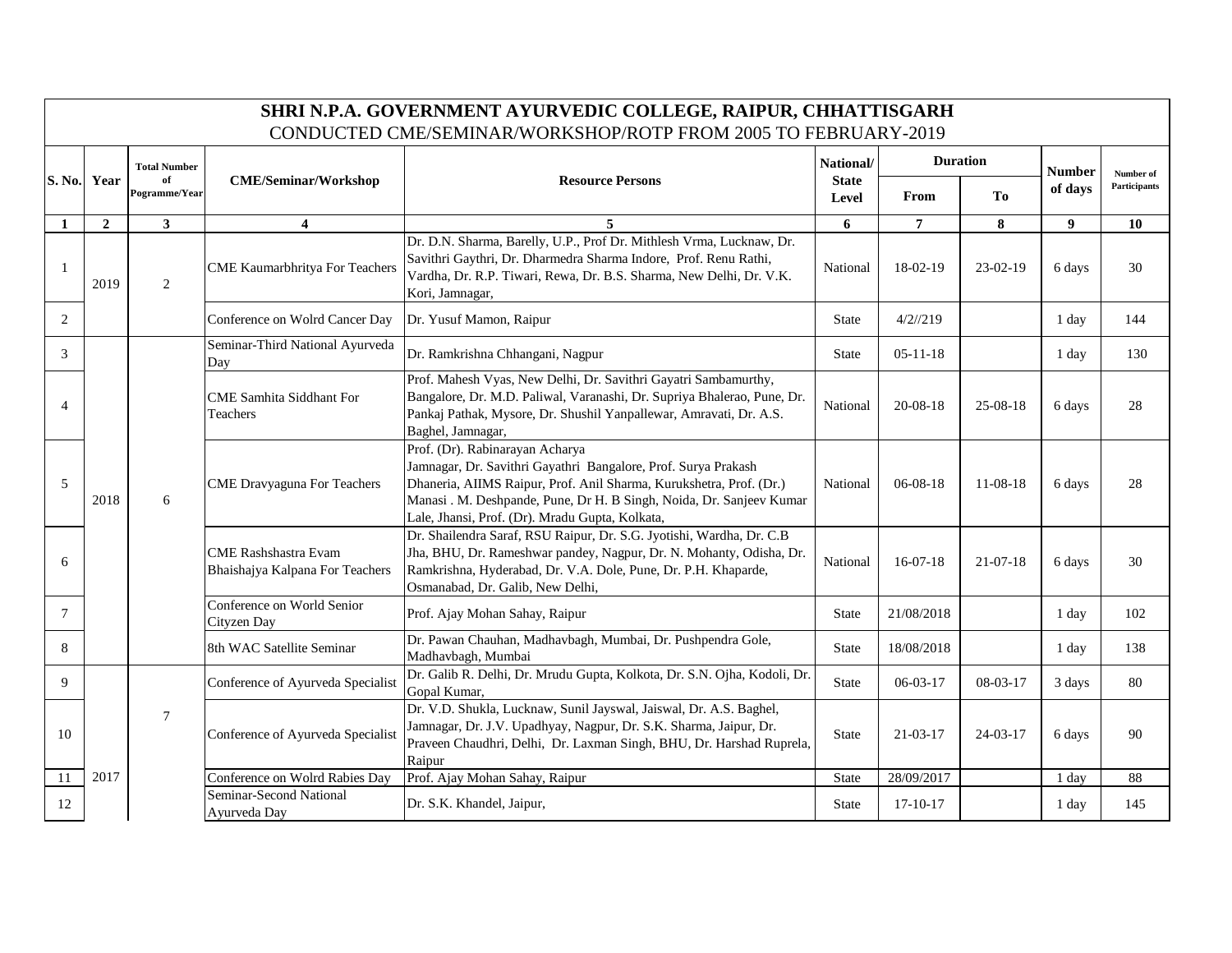|        |                | <b>Total Number</b> |                                                             |                                                                                                                                                                                                                                                                        | <b>Duration</b><br>National/                                                                                                                                                    |                |                | <b>Number</b> | Number of    |                                                    |
|--------|----------------|---------------------|-------------------------------------------------------------|------------------------------------------------------------------------------------------------------------------------------------------------------------------------------------------------------------------------------------------------------------------------|---------------------------------------------------------------------------------------------------------------------------------------------------------------------------------|----------------|----------------|---------------|--------------|----------------------------------------------------|
| S. No. | Year           | Pogramme/Year       | <b>CME/Seminar/Workshop</b><br>of                           | <b>Resource Persons</b>                                                                                                                                                                                                                                                | <b>State</b><br>Level                                                                                                                                                           | From           | T <sub>0</sub> | of days       | Participants |                                                    |
| 1      | $\overline{2}$ | $\mathbf{3}$        | $\boldsymbol{4}$                                            | 5                                                                                                                                                                                                                                                                      | 6                                                                                                                                                                               | $\overline{7}$ | 8              | 9             | 10           |                                                    |
| 13     |                |                     | <b>CME Panchakarma For Teachers</b>                         | Prof. U.S. Nigam, Mumbai, Prof. Mukesh Shukla, Mumbai, Dr. Santosh<br>Bhatted, AIIA Delhi, Prof. Arun Gupta, Delhi, Dr. Pushpinder Singh,<br>Paprola, Prof. Shridhar B.S., Banglore, Dr. K. Shivarama Prasad, Wardha,<br>Prof. Anup B. Thakar, Jamnagar                | National                                                                                                                                                                        | 19-06-17       | 24-06-17       | 6 days        | 26           |                                                    |
| 14     | 2017           |                     | <b>CME</b> Dravyaguna For Teachers                          | Prof. Rabinrayan Acharya, Jamnagar, Dr. Savithri Gaythri, Banglore, Prof.<br>Tanuja Nesri, AIIA Delhi, Prof. Mradu Gupta, Kolkata, Prof. B.R. Lalitha,<br>Dr. J.L.N. Shastri, Ghaziabad, Prof. Suryaprakash Dhaneria, AIIMS<br>Raipur, Prof. Paramkushm Rao, Tirupati, | National                                                                                                                                                                        | 12-06-17       | 17-06-17       | 6 days        | 28           |                                                    |
| 15     |                |                     |                                                             | <b>CME</b> for Paramedics                                                                                                                                                                                                                                              | Prof. Arun Das, Odisha, Dr. Namrata Joshi, Varanashi, Dr. Rajkishore<br>Pati, Bhopal, Dr. Dhiraj Kumar Mohapatra, Puri, Dr. Surjit Dalai, Puri,<br>Dr. Manjula Mishra, Jabalpur | National       | $11 - 12 - 17$ | $16-12-17$    | 6 days       | 23<br>115<br>100<br>30<br>27<br>90<br>10<br>$\tau$ |
| 16     |                |                     | 7th WAC Satellite Seminar                                   | Dr. Shriram Jyotishi, Nagpur,                                                                                                                                                                                                                                          | <b>State</b>                                                                                                                                                                    | 14/09/2016     |                | 1 day         |              |                                                    |
| 17     |                |                     | Seminar-First National Ayurveda<br>Day                      | Dr. Santosh S.R. Nayar, Delhi, Dr. Rameshwar Pandey, Nagpur, Dr. Ajay<br>Mohan Sahay, Dr. Arun Maderia, Raipur                                                                                                                                                         | <b>State</b>                                                                                                                                                                    | $28-10-16$     |                | 1 day         |              |                                                    |
| 18     | 2016           | $\overline{4}$      | Workshop-on Research<br>Methedology for PG Scholer          | Prof Anand Chaudhary, BHU, Dr. L.V.K.S. Bhaskar, Raipur, Dr.<br>Hrishikesh Mishra, Raipur, Prof. P. K.Patra, Raipur, Prof. (Dr). Sathya N.<br>Dornala, Delhi, Dr. U. S. Nigam<br>Dr. Sanjeev Rastogi, RAV Delhi, DR.K.V.S.RAO, Bhilai,                                 | National                                                                                                                                                                        | $17-10-16$     | $19-10-16$     | 3 days        |              |                                                    |
| 19     |                |                     | <b>CME Samhita Siddhant For</b><br>Teachers                 | Prof. Mahesh Vyas, Jamnagar, Dr. A.S. Baghel, Jamnagar, Dr. Santhosh<br>S.R. Nair, New Delhi, Dr. Durga Dash, Jhansi, Dr. Savithri Gayatri,<br>Banglore, Prof. B.K Dwivedi, BHU, Prof. R. Vidyanath, Hyderabad,<br>Prof. Naresh Sharma, Paprola                        | National                                                                                                                                                                        | 19-09-16       | $24-09-16$     | 6 days        |              |                                                    |
| 20     | 2015           | 1                   | Conference of Ayurveda Specialist                           | Prof. Dr. A.K. Singh, Nagpur, Prof. Dr. J.S. Tripathi, BHU, Varanasi,<br>Prof. Dr. S.N. Ojha, Kodoli, Maharashtra                                                                                                                                                      | State                                                                                                                                                                           | $09 - 04 - 15$ | $11-04-15$     | 3 days        |              |                                                    |
| 21     |                |                     | Panchakarma Training Programme<br>for Medical staff         | Dr. Arun Gupta, Delhi, Dr. Seema Chawardol, Dr. U. S. Nigam, Dr.<br>Kamini Soni,                                                                                                                                                                                       | <b>State</b>                                                                                                                                                                    | $03-03-14$     | $14-03-14$     | 12 days       |              |                                                    |
| 22     |                |                     | Panchakarma Training Programme<br>for Supportive staff      | Dr. Arun Gupta, Delhi, Dr. Seema Chawardol, Dr. U. S. Nigam, Dr.<br>Kamini Soni,                                                                                                                                                                                       | <b>State</b>                                                                                                                                                                    | $03-03-14$     | $14-03-14$     | 12 days       |              |                                                    |
| 23     | 2014           | $\overline{4}$      | for Ayurveda Medical Officer                                | Panchakarma Training Programme Dr. Arun Gupta, Delhi, Dr. Seema Chawardol, Dr. U. S. Nigam, Dr.<br>Kamini Soni,                                                                                                                                                        | <b>State</b>                                                                                                                                                                    | $06-01-14$     | $17-01-14$     | 12 days       | 29           |                                                    |
| 24     |                |                     | Panchakarma Training Programme<br>for Panchakarma assistant | Dr. Arun Gupta, Delhi, Dr. Seema Chawardol, Dr. U. S. Nigam, Dr.<br>Kamini Soni,                                                                                                                                                                                       | <b>State</b>                                                                                                                                                                    | $06 - 01 - 14$ | $17-01-14$     | 12 days       | 30           |                                                    |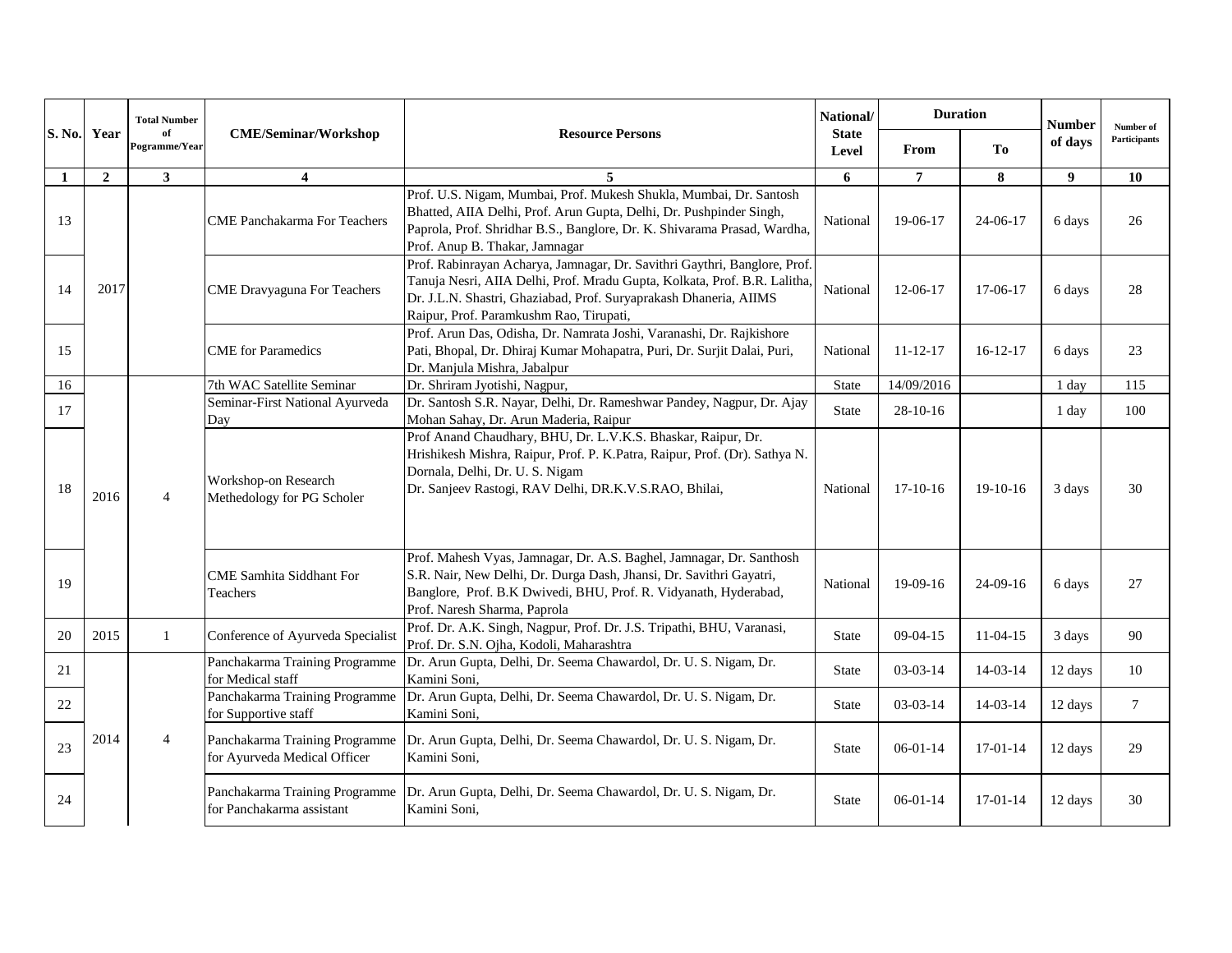|               |                | <b>Total Number</b> |                                                                                                                  |                                                                                                                                                             | <b>Duration</b><br>National/ |                | <b>Number</b>  | Number of      |              |
|---------------|----------------|---------------------|------------------------------------------------------------------------------------------------------------------|-------------------------------------------------------------------------------------------------------------------------------------------------------------|------------------------------|----------------|----------------|----------------|--------------|
| <b>S. No.</b> | Year           | of<br>Pogramme/Year | <b>CME/Seminar/Workshop</b>                                                                                      | <b>Resource Persons</b>                                                                                                                                     | <b>State</b><br>Level        | From           | <b>To</b>      | of days        | Participants |
| 1             | $\overline{2}$ | $\mathbf{3}$        | $\overline{4}$                                                                                                   | 5                                                                                                                                                           | 6                            | $\overline{7}$ | 8              | 9 <sup>°</sup> | 10           |
| 25            |                |                     | Panchakarma Training Programme<br>for Ayurveda Medical Officer                                                   | Dr. Vaishali H Vankhade, Dr. Seema Chawardol, Dr. R.K. Gupta,                                                                                               | State                        | $07 - 01 - 13$ | $18-01-13$     | 12 days        | 29           |
| 26            | 2013           | $\overline{4}$      | Panchakarma Training Programme<br>for Ayurveda Medical Officer                                                   | Dr. J.P. Chaurasia, Dr. Seema Chawardol, Dr. U. S. Nigam, Dr. Kamini<br>Soni, Dr. Umesh shukla, Dr. R.B. Sahgaura, Dr. ML.Kushwaha, Dr.<br>Sailina Lalani,  | <b>State</b>                 | $21 - 11 - 13$ | $02 - 12 - 13$ | 12 days        | 30           |
| 27            |                |                     | Panchakarma Training Programme<br>for Ayurveda Medical Officer                                                   | Dr. J.P. Chaurasia, Dr. Seema Chawardol, Dr. U. S. Nigam, Dr. Kamini<br>Soni, Dr. Umesh shukla, Dr. R.B. Sahgaura, Dr. ML.Kushwaha, Dr.<br>Sailina Lalani,  | <b>State</b>                 | $26 - 12 - 13$ | $27 - 12 - 13$ | 2 days         | 30           |
| 28            |                |                     | Panchakarma Training Programme<br>for Panchakarma assistant                                                      | Dr. J.P. Chaurasia, Dr. Seema Chawardol, Dr. U. S. Nigam, Dr. Kamini<br>Soni, Dr. Umesh shukla, Dr. R.B. Sahgaura, Dr. M.L.Kushwaha, Dr.<br>Sailina Lalani, | <b>State</b>                 | $16 - 12 - 13$ | 27-12-13       | 12 days        | 30           |
| 29            |                |                     | NRHM ROTP of Compounders                                                                                         |                                                                                                                                                             | <b>State</b>                 | 16/01/2012     | 20/01/2012     | 5 days         | 38           |
| 30            |                |                     | NRHM ROTP of Compounders                                                                                         | Dr. Rajesh Singh, Dr. Subhas Mishra, Dr. M.K. Das, Dr. G.S. Baghel, Dr.                                                                                     | <b>State</b>                 | 21/01/2012     | 25/01/2012     | 5 days         | 41           |
| 31            |                |                     | NRHM ROTP of Compounders                                                                                         | Nilesh Jain, Dr. H.M. Shukla, Dr. L.S. Panigrahi, Dr. R. Chandrakar, Dr.                                                                                    | <b>State</b>                 | 27/01/2012     | 31/01/2012     | 5 days         | 41           |
| 32            | 2012           | $\tau$              | NRHM ROTP of Compounders                                                                                         | Geeta Vishwakarma, Dr. Aradhna Sharma, Dr. Saroj Parhate, Dr. P.K.                                                                                          | <b>State</b>                 | $01 - 02 - 12$ | $05-02-12$     | 5 days         | 39           |
| 33            |                |                     | NRHM ROTP of Compounders                                                                                         | Joshi, Dr. M. Mohanti, Dr. K.S. Karbhal, Dr. D.K. Kataria, Dr.Chinmay                                                                                       | <b>State</b>                 | $06 - 02 - 12$ | $10 - 02 - 12$ | 5 days         | 39           |
| 34            |                |                     | NRHM ROTP of Compounders                                                                                         | Das, Dr. Manoj Shrivastav                                                                                                                                   | <b>State</b>                 | $11-02-12$     | $15-02-12$     | 5 days         | 40           |
| 35            |                |                     | NRHM ROTP of Compounders                                                                                         |                                                                                                                                                             | <b>State</b>                 | $16 - 02 - 12$ | $20 - 02 - 12$ | 5 days         | 21           |
| 36            |                |                     | <b>CME Training Programme</b><br>Geriatrics and Mother & Child<br>Health for Ayurveda Medical<br>Officers        | Dr. Nilesh Jain, Dr. R.N. Tripathi, Dr. Vishnu Gupta, Dr. A.K.Jain, Dr.<br>Dr. G.S. Baghel, Dr. R.P. Gupta, Dr. Sanjay Shukla, Dr. D.K. Kataria.            | <b>State</b>                 | 23/03/2011     | 28/03/2011     | 6 days         | 25           |
| 37            | 2011           | $\overline{4}$      | <b>CME Training Programme</b><br>Geriatrics and Mother & Child<br>Health for Ayurveda Medical<br><b>Officers</b> | Dr. K.B. Mahapatra, Puri, Dr. Rupali Barua Dr. J. S. Tripathi, Dr. K.<br>Panda                                                                              | <b>State</b>                 | $06-04-11$     | $11-04-11$     | 6 days         | 25           |
| 38            |                |                     | <b>CME</b> Training Programme<br>Geriatrics and Mother & Child<br>Health for Ayurveda Medical<br>Officers        | Dr. S.D. Wagmore, Mumbai, Dr. J.P. Chaurasia, Ujjain, Dr. K.K. Sharma<br>Jaipur, Dr. J.S. Tripathi, BHU                                                     | <b>State</b>                 | $12 - 04 - 11$ | 17/4/2011      | 6 days         | 24           |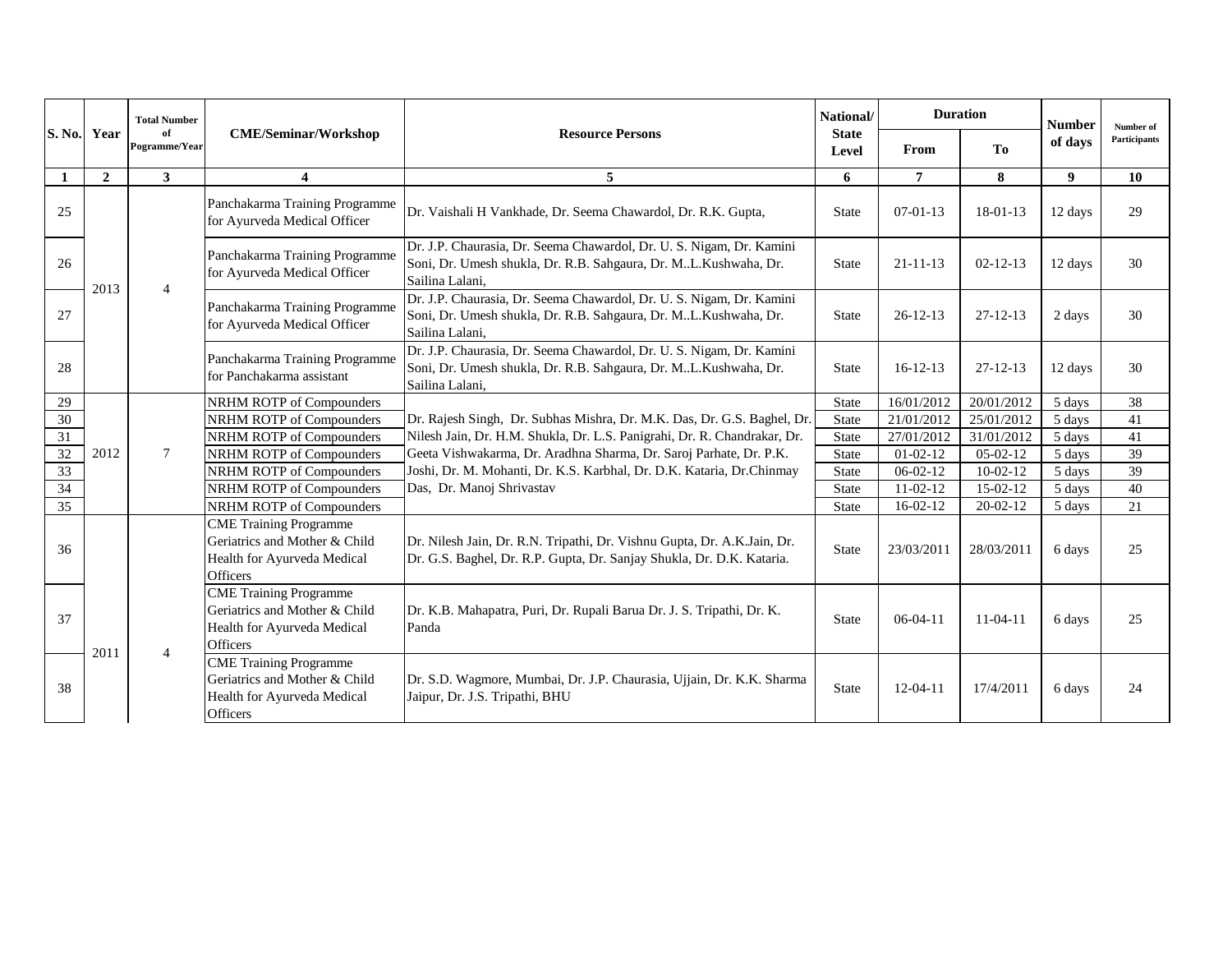| S. No. |                | <b>Total Number</b> |                                                                                                           |                                                                                                                                                                                              | <b>Duration</b><br>National/<br><b>State</b><br>T <sub>0</sub><br>From<br>Level |                | <b>Number</b> | Number of |              |
|--------|----------------|---------------------|-----------------------------------------------------------------------------------------------------------|----------------------------------------------------------------------------------------------------------------------------------------------------------------------------------------------|---------------------------------------------------------------------------------|----------------|---------------|-----------|--------------|
|        | Year           | of<br>Pogramme/Year | <b>CME/Seminar/Workshop</b>                                                                               | <b>Resource Persons</b>                                                                                                                                                                      |                                                                                 |                |               | of days   | Participants |
| 1      | $\overline{2}$ | 3 <sup>1</sup>      | $\overline{\mathbf{4}}$                                                                                   | 5                                                                                                                                                                                            | 6                                                                               | $\overline{7}$ | 8             | 9         | 10           |
| 39     |                |                     | <b>CME</b> Training Programme<br>Geriatrics and Mother & Child<br>Health for Ayurveda Medical<br>Officers | Dr. S.D. Wagmore, Mumbai, Dr. K.B. Mahapatra, Puri, Dr. K.K. Sharma<br>Jaipur, Dr. J.S. Tripathi, BHU, Dr. P.K.Panda                                                                         | State                                                                           | 16/5/2012      | 21/5/2012     | 6 days    | 25           |
| 40     |                |                     | Conference on Ayurved Sammelan<br>2010                                                                    | Dr. S.N. Ojha, Pune, Dr. K.K Sharma, NIA Jaipur, Dr. P.S. Deshpande,<br>Onkar khandwal, Richa Sharma, Chandrakiran Dubey, Raipur, Dr. R.N.<br>Tripathi, Dr. R. Chandrakar, Dr. G.C Jain, Dr. | <b>State</b>                                                                    | $14-02-10$     | $15-02-10$    | 2 days    | 125          |
| 41     |                |                     | CME in Pharmachovigilance<br>Programme for Ayurveda Medical<br>Officers                                   | Dr. R.N. Acharya, Dr. Rajesh Rishikar                                                                                                                                                        | <b>State</b>                                                                    | 23/10/2010     |               | 1 day     | 50           |
| 42     |                |                     | NRHM ROTP of Compounders                                                                                  | Dr. H.M.Shukla, Dr. K.S. Karbhal, Dr. Namrata Satpute, Dr. N. Mohanti,<br>Dr. Rajesh Singh, Dr. Sahwar Alam, Dr. Sudesh Tiwari, Dr. P.K. Joshi,<br>Dr. L.S. Panigrahi.                       | <b>State</b>                                                                    | 17/02/2010     | 20/02/2010    | 4 days    | 42           |
| 43     |                |                     | NRHM ROTP of Compounders                                                                                  | Dr. H.M.Shukla, Dr. K.S. Karbhal, Dr. Namrata Satpute, Dr. N. Mohanti,<br>Dr. Rajesh Singh, Dr. Sahwar Alam, Dr. Sudesh Tiwari, Dr. P.K. Joshi,<br>Dr. L.S. Panigrahi.                       | <b>State</b>                                                                    | 22/02/2010     | 25/02/2010    | 4 days    | 43           |
| 44     |                |                     | NRHM ROTP of Compounders                                                                                  | Dr. H.M.Shukla, Dr. K.S. Karbhal, Dr. Namrata Satpute, Dr. N. Mohanti,<br>Dr. Rajesh Singh, Dr. Sahwar Alam, Dr. Sudesh Tiwari, Dr. P.K. Joshi,<br>Dr. L.S. Panigrahi.                       | <b>State</b>                                                                    | $03-03-10$     | $06-03-10$    | 4 days    | 38           |
| 45     |                |                     | NRHM ROTP of Compounders                                                                                  | Dr. H.M.Shukla, Dr. K.S. Karbhal, Dr. Namrata Satpute, Dr. N. Mohanti,<br>Dr. Rajesh Singh, Dr. Sahwar Alam, Dr. Sudesh Tiwari, Dr. P.K. Joshi,<br>Dr. L.S. Panigrahi.                       | <b>State</b>                                                                    | $08-03-11$     | $11-03-11$    | 4 days    | 41           |
| 46     | 2010           | 14                  | NRHM ROTP of Compounders                                                                                  | Dr. H.M.Shukla, Dr. K.S. Karbhal, Dr. Namrata Satpute, Dr. N. Mohanti,<br>Dr. Rajesh Singh, Dr. Sahwar Alam, Dr. Sudesh Tiwari, Dr. P.K. Joshi,<br>Dr. L.S. Panigrahi.                       | <b>State</b>                                                                    | $12 - 03 - 11$ | 15/03/2011    | 4 days    | 43           |
| 47     |                |                     | NRHM ROTP of Compounders                                                                                  | Dr. H.M.Shukla, Dr. K.S. Karbhal, Dr. Namrata Satpute, Dr. N. Mohanti,<br>Dr. Rajesh Singh, Dr. Sahwar Alam, Dr. Sudesh Tiwari, Dr. P.K. Joshi,<br>Dr. L.S. Panigrahi.                       | <b>State</b>                                                                    | 16/3/2010      | $19-03-10$    | 4 datys   | 45           |
| 48     |                |                     | NRHM ROTP of Compounders                                                                                  | Dr. H.M.Shukla, Dr. K.S. Karbhal, Dr. Namrata Satpute, Dr. N. Mohanti,<br>Dr. Rajesh Singh, Dr. Sahwar Alam, Dr. Sudesh Tiwari, Dr. P.K. Joshi,<br>Dr. L.S. Panigrahi.                       | <b>State</b>                                                                    | 20/3/2010      | 23/3/2010     | 4 datys   | 44           |
| 49     |                |                     | NRHM ROTP of Compounders                                                                                  | Dr. H.M.Shukla, Dr. K.S. Karbhal, Dr. Namrata Satpute, Dr. N. Mohanti,<br>Dr. Rajesh Singh, Dr. Sahwar Alam, Dr. Sudesh Tiwari, Dr. P.K. Joshi,<br>Dr. L.S. Panigrahi.                       | <b>State</b>                                                                    | 25/3/2010      | 28/3/2010     | 4 datys   | 36           |
| 50     |                |                     | NRHM ROTP of Compounders                                                                                  | Dr. H.M.Shukla, Dr. K.S. Karbhal, Dr. Namrata Satpute, Dr. N. Mohanti,<br>Dr. Rajesh Singh, Dr. Sahwar Alam, Dr. Sudesh Tiwari, Dr. P.K. Joshi,<br>Dr. L.S. Panigrahi.                       | <b>State</b>                                                                    | 29/3/2010      | $01-04-10$    | 5 days    | 41           |